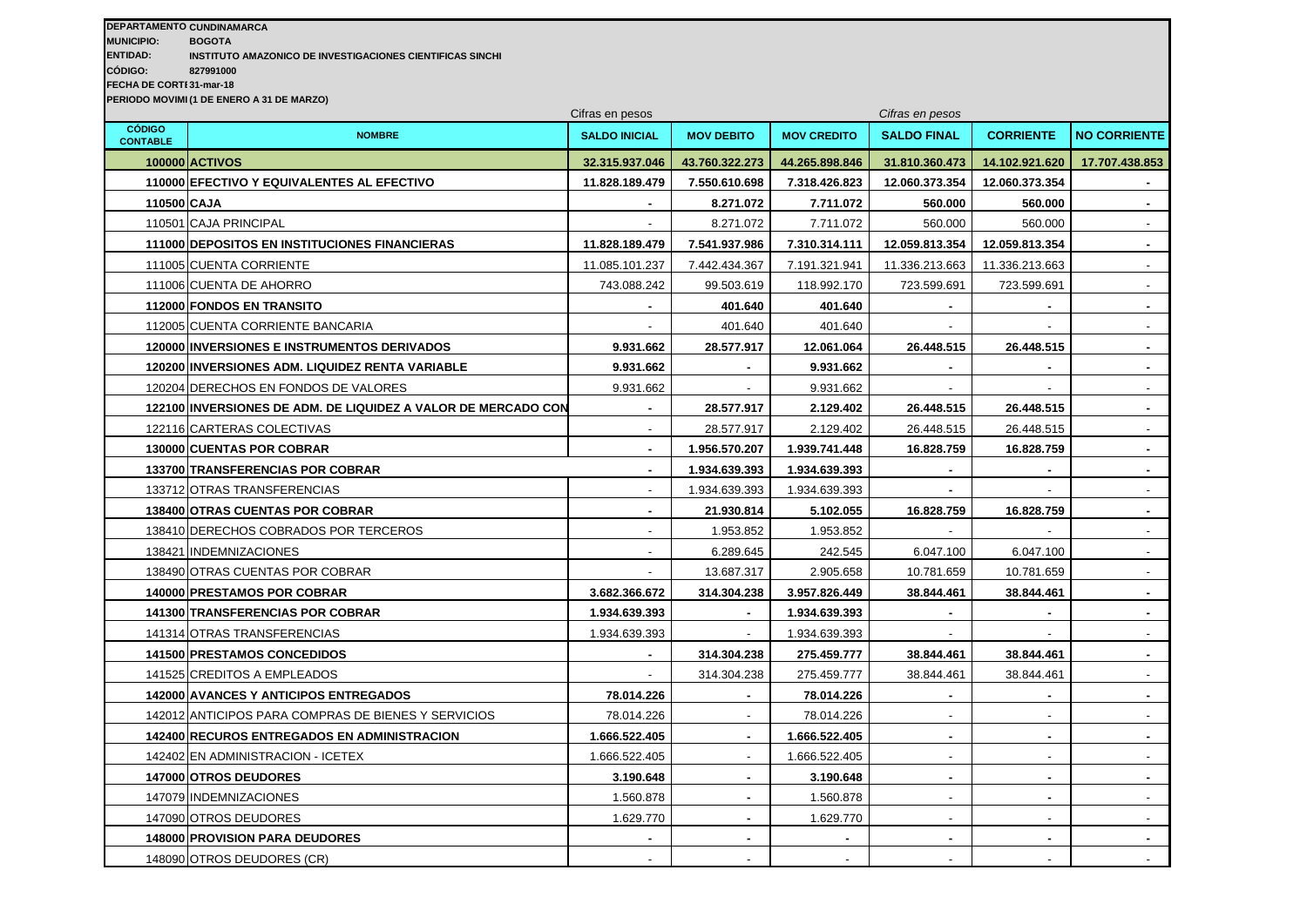| 160000 PROPIEDADES, PLANTA Y EQUIPO                           | 9.515.165.524   | 30.079.746.294 | 21.887.472.965 | 17.707.438.853  |                          | 17.707.438.853  |
|---------------------------------------------------------------|-----------------|----------------|----------------|-----------------|--------------------------|-----------------|
| <b>160500 TERRENOS</b>                                        | 220.981.817     | 5.293.663.225  | 204.445.972    | 5.310.199.070   | $\blacksquare$           | 5.310.199.070   |
| 160501 URBANOS                                                | 204.445.972     | 4.589.229.585  | 204.445.972    | 4.589.229.585   | $\blacksquare$           | 4.589.229.585   |
| 160502 RURALES                                                | 16.535.845      | 704.433.640    |                | 720.969.485     | $\overline{\phantom{a}}$ | 720.969.485     |
| <b>161500 CONSTRUCCIONES EN CURSO</b>                         | 128.872.241     | 165.617.448    |                | 294.489.689     |                          | 294.489.689     |
| 161501 EDIFICACIONES                                          | 128.872.241     | 165.617.448    |                | 294.489.689     |                          | 294.489.689     |
| 164000 EDIFICACIONES                                          | 6.211.084.742   | 8.852.368.808  | 8.316.134.612  | 6.747.318.938   | $\blacksquare$           | 6.747.318.938   |
| 164001 EDIFICIOS Y CASAS                                      | 6.211.084.742   | 8.798.856.809  | 8.316.134.612  | 6.693.806.939   | $\overline{\phantom{a}}$ | 6.693.806.939   |
| 164015 CASETAS Y CAMPAMENTOS                                  |                 | 28.315.206     |                | 28.315.206      | $\overline{\phantom{a}}$ | 28.315.206      |
| 164018 BODEGAS                                                |                 | 16.823.263     |                | 16.823.263      | $\blacksquare$           | 16.823.263      |
| 164024 TANQUES DE ALMACENAMIENTO                              |                 | 8.373.530      |                | 8.373.530       | $\overline{\phantom{a}}$ | 8.373.530       |
| <b>165500 MAQUINARIA Y EQUIPO</b>                             | 493.457.257     | 576.797.167    | 591.156.785    | 479.097.639     | $\blacksquare$           | 479.097.639     |
| 165508 EQUIPOS AGRICOLAS                                      | 493.457.257     | 576.797.167    | 591.156.785    | 479.097.639     |                          | 479.097.639     |
| 165511 HERRAMIENTAS Y ACCESORIOS                              |                 |                |                |                 |                          |                 |
| 165590 OTROS MAQUINARIA Y EQUIPO                              |                 |                |                |                 |                          |                 |
| 166000 EQUIPO MEDICO Y CIENTIFICO                             | 4.075.044.786   | 4.697.511.527  | 4.605.129.811  | 4.167.426.502   |                          | 4.167.426.502   |
| 166001 EQUIPO DE INVESTIGACION                                | 1.457.373.108   | 1.781.876.400  | 1.728.239.737  | 1.511.009.771   |                          | 1.511.009.771   |
| 166002 EQUIPO DE LABORATORIO                                  | 2.617.671.678   | 2.915.635.127  | 2.876.890.074  | 2.656.416.731   |                          | 2.656.416.731   |
| 166500 MUEBLES ENSERES EQUIPOS DE OFICINA                     | 1.268.449.100   | 1.610.286.768  | 1.776.129.931  | 1.102.605.937   |                          | 1.102.605.937   |
| 166501 MUEBLES Y ENSERES                                      | 919.629.984     | 947.105.468    | 1.343.925.584  | 522.809.868     |                          | 522.809.868     |
| 166502 EQUIPOS Y MAQUINAS DE OFICINA                          | 348.819.116     | 663.181.300    | 432.204.347    | 579.796.069     |                          | 579.796.069     |
| 167000 EQUIPOS DE COMUNICACIÓN Y COMPUTACIÓN                  | 1.028.747.336   | 1.150.449.532  | 1.102.976.047  | 1.076.220.821   | $\blacksquare$           | 1.076.220.821   |
| 167001 EQUIPO DE COMUNICACION.                                | 124.201.448     | 129.861.248    | 140.872.334    | 113.190.362     |                          | 113.190.362     |
| 167002 EQUIPO DE COMPUTACION                                  | 904.545.888     | 1.020.588.284  | 962.103.713    | 963.030.459     |                          | 963.030.459     |
| 167500 EQUIPO DE TRANSPORTE TRACCION Y ELEVACION              | 343.490.409     | 166.852.131    | 175.802.131    | 334.540.409     | $\blacksquare$           | 334.540.409     |
| 167502 TERRESTRE                                              | 166.852.131     | 166.852.131    | 175.802.131    | 157.902.131     | $\sim$                   | 157.902.131     |
| 167504 MARITIMO Y FLUVIAL                                     | 176.638.278     |                |                | 176.638.278     | $\overline{\phantom{a}}$ | 176.638.278     |
| 167590 OTROS EQUIPOS DE TRANSPORTE, TRACCION Y ELEVACION      |                 |                |                |                 |                          |                 |
| 168500 DEPRECIACION ACUMULADA DE PROPIUEDADES PLANTA Y EQ(C)  | (4.254.962.164) | 7.566.199.688  | 5.115.697.676  | (1.804.460.152) | $\blacksquare$           | (1.804.460.152) |
| 168501 EDIFICACIONES                                          | (665.391.446)   | 1.315.249.131  | 697.458.380    | (47.600.695)    |                          | (47.600.695)    |
| 168504 MAQUINARIA Y EQUIPO                                    | (165.973.521)   | 306.890.422    | 236.403.902    | (95.487.001)    | $\sim$                   | (95.487.001)    |
| 168505 EQUIPO MEDICO Y CIENTIFICO                             | (1.998.710.304) | 3.361.283.636  | 2.194.680.182  | (832.106.850)   | $\overline{\phantom{a}}$ | (832.106.850)   |
| 168506 MUEBLES ENSERES Y EQUIPO DE OFICINA                    | (553.155.900)   | 1.098.001.940  | 964.034.083    | (419.188.043)   |                          | (419.188.043)   |
| 168507 EQUIPO DE COMUNICACION Y COMPUTACION                   | (570.100.314)   | 995.630.969    | 718.512.620    | (292.981.965)   | $\sim$                   | (292.981.965)   |
| 168508 EQUIPO DE TRANSPORTE TRACCION Y ELEVACION              | (301.630.679)   | 489.143.590    | 304.608.509    | (117.095.598)   |                          | (117.095.598)   |
| 190000 OTROS ACTIVOS                                          | 7.280.283.709   | 3.830.512.919  | 9.150.370.097  | 1.960.426.531   | 1.960.426.531            |                 |
| 190200 PLAN DE ACTIVOS PARA BENEFICIOS A LOS EMPLEADOS A LARO | $\blacksquare$  | 149.809.937    |                | 149.809.937     | 149.809.937              | $\sim$          |
| 190202 RECURSOS ENTREGADOS EN ADMINISTRACION                  |                 | 149.809.937    |                | 149.809.937     | 149.809.937              |                 |
| 190500 BIENES Y SERVICIOS PAGADOS POR ANTICIPADO              | 144.796.900     | 25.114.950     | 48.885.107     | 121.026.743     | 121.026.743              | $\sim$          |
| 190501 SEGUROS.                                               | 144.796.900     | 25.114.950     | 48.885.107     | 121.026.743     | 121.026.743              |                 |
| 190600 AVANCES Y ANTICIPOS ENTREGADOS                         | $\blacksquare$  | 436.368.167    | 263.738.696    | 172.629.471     | 172.629.471              | $\sim$          |
| 190604 ANTICIPO PARA ADQUISICION DE BIENES Y SERVICIOS        | $\blacksquare$  | 436.368.167    | 263.738.696    | 172.629.471     | 172.629.471              | $\sim$          |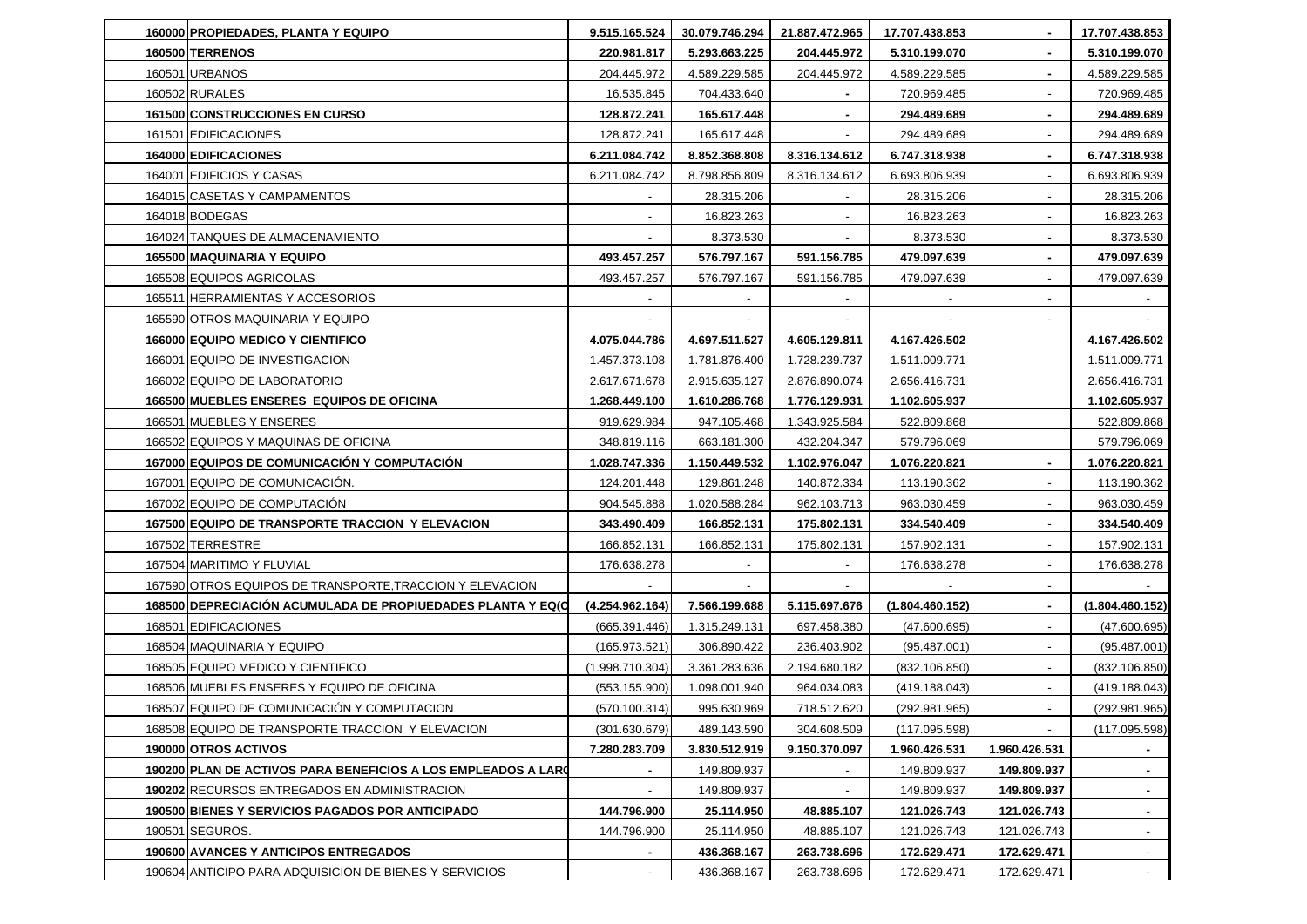| 190700 ANTICIPOS O SALDOS A FAVOR POR IMPUESTOS Y CONTRIBUCIO | $\sim$                   | 247.912                  | $\sim$                   | 247.912                  | 247.912                  | $\sim$                   |
|---------------------------------------------------------------|--------------------------|--------------------------|--------------------------|--------------------------|--------------------------|--------------------------|
| 190702 RETENCION EN LA FUENTE                                 |                          | 247.912                  |                          | 247.912                  | 247.912                  |                          |
| 190800 RECURSOS ENTREGADOS EN ADMINISTRACION                  |                          | 1.516.712.468            | $\sim$                   | 1.516.712.468            | 1.516.712.468            |                          |
| 190801 EN ADMINISTRACION                                      |                          | 1.516.712.468            | $\blacksquare$           | 1.516.712.468            | 1.516.712.468            |                          |
| 191000 CARGOS DIFERIDOS                                       | 633.359.112              |                          | 633.359.112              |                          |                          |                          |
| 191001 MARTERIALES Y SUMINISTROS                              | 632.708.684              | $\overline{\phantom{a}}$ | 632.708.684              | $\overline{\phantom{a}}$ | $\overline{\phantom{a}}$ |                          |
| 191021 ELEMENTOS DE ASEO LAVANDERIA Y CAFETERIA               | 639.924                  |                          | 639.924                  |                          |                          |                          |
| 191022 COMBUSTIBLES Y LUBRICANTES                             | 10.504                   |                          | 10.504                   | $\overline{\phantom{a}}$ | $\overline{\phantom{a}}$ |                          |
| <b>192000 BIENES NTREGADOS A TERCEROS</b>                     | 78.640.835               |                          | 78.640.835               | $\blacksquare$           | $\blacksquare$           |                          |
| 192005 BIENES MUEBLES EN COMODATO                             | 26.908.687               |                          | 26.908.687               |                          |                          |                          |
| 192006 BIENES INMUEBLES EN COMODATO                           | 51.732.148               | $\overline{\phantom{a}}$ | 51.732.148               | $\overline{\phantom{a}}$ | $\overline{\phantom{a}}$ | $\sim$                   |
| <b>192500 AMORTIZACION ACUMUL DE BS ENTREGADOS A TERCEROS</b> | (906.427)                | 906.427                  |                          | ۰                        | $\blacksquare$           | $\sim$                   |
| 192505 BIENES MUEBLES EN COMODATO                             | (906.427)                | 906.427                  | $\sim$                   | $\overline{\phantom{a}}$ | $\overline{\phantom{a}}$ | $\sim$                   |
| 192506 BIENES INMUEBLES EN COMODATO                           |                          |                          |                          |                          |                          | $\overline{\phantom{a}}$ |
| <b>194100 BIENES ADQUIRIDOS EN LEASING</b>                    |                          |                          | $\blacksquare$           | $\blacksquare$           | $\blacksquare$           |                          |
| 194104 EQUIPO DE TRANSPORTE TERRESTRE                         | $\overline{\phantom{a}}$ | $\overline{\phantom{a}}$ | $\sim$                   | $\overline{\phantom{a}}$ | $\overline{\phantom{a}}$ | $\sim$                   |
| 194200 DEPRECIACION BS ADQUIRIDOS EN LEASING                  | $\overline{\phantom{a}}$ | $\blacksquare$           | ٠.                       | $\blacksquare$           |                          | $\sim$                   |
| 194203 EQUIPO DE TRANSPORTE TERRESTRE                         |                          |                          |                          | $\overline{\phantom{a}}$ | $\overline{\phantom{a}}$ | $\sim$                   |
| <b>196000 BIENES DE ARTE Y CULTURA</b>                        | 101.570.421              |                          | 101.570.421              |                          | $\blacksquare$           |                          |
| 196007 LIBROS Y PUBLICACIONESDE INVESTIGACION Y CONSULTORIA   | 101.570.421              |                          | 101.570.421              | $\blacksquare$           | $\blacksquare$           |                          |
| 197000 INTANGIBLES                                            | $\blacksquare$           | $\blacksquare$           | $\sim$                   | $\overline{\phantom{a}}$ | $\blacksquare$           | $\sim$                   |
| 197008 SOFTWARE                                               |                          |                          | $\overline{\phantom{a}}$ | $\overline{\phantom{a}}$ |                          |                          |
| 197009 SERVIDUMBRES                                           | $\overline{\phantom{a}}$ |                          | $\sim$                   | $\overline{\phantom{a}}$ | $\sim$                   | $\sim$                   |
| <b>197500 AMORTIZACION ACUM DE INTANGIBLES</b>                | $\blacksquare$           | $\sim$                   | $\blacksquare$           | $\blacksquare$           |                          | $\blacksquare$           |
| 197508 SOFTWARE                                               |                          |                          | $\overline{\phantom{a}}$ | $\overline{\phantom{a}}$ | $\blacksquare$           |                          |
| 197509 SERVIDUMBRES                                           |                          |                          |                          | $\overline{\phantom{a}}$ | $\blacksquare$           | $\overline{\phantom{a}}$ |
| 199900 VALORIZACIONES                                         | 6.322.822.868            | 1.701.353.058            | 8.024.175.926            |                          |                          |                          |
| 199952 TERRENOS                                               | 5.061.528.683            |                          | 5.061.528.683            |                          |                          |                          |
| 199962 EDIFICACIONES                                          | 1.261.294.185            | 1.701.353.058            | 2.962.647.243            |                          |                          |                          |
| 200000 PASIVO                                                 | 17.678.972.240           | 28.148.492.521           | 24.892.540.837           | 14.423.020.556           | 14.423.020.556           | $\sim$                   |
| 240000 CUENTAS POR PAGAR                                      | 15.311.294.368           | 19.075.689.983           | 6.388.560.571            | 2.624.164.956            | 2.624.164.956            | $\sim$                   |
| 240100 ADQUISICION DE BIENES Y SERVICIOS NACIONALES           | 1.370.437.313            | 2.349.686.505            | 2.571.808.215            | 1.592.559.023            | 1.592.559.023            |                          |
| 240101 BIENES Y SERVICIOS                                     | 149.016.030              | 348.011.345              | 730.089.608              | 531.094.293              | 531.094.293              | $\overline{\phantom{a}}$ |
| 240102 PROYECTOS DE INVERSION                                 | 1.221.421.283            | 2.001.675.160            | 1.841.718.607            | 1.061.464.730            | 1.061.464.730            |                          |
| 242400 DESCUENTO DE NOMINA                                    | $\blacksquare$           | 391.001.766              | 540.146.933              | 149.145.167              | 149.145.167              | $\sim$                   |
| 242401 APORTES A FONDOS PENSIONALES                           | $\blacksquare$           | 169.156.348              | 227.388.548              | 58.232.200               | 58.232.200               | $\sim$                   |
| 242402 APORTES A SEGURIDAD SOCIAL EN SALUD                    | ٠                        | 107.053.100              | 142.289.100              | 35.236.000               | 35.236.000               | $\sim$                   |
| 242405 COOPERATIVAS                                           | $\blacksquare$           | 13.787.070               | 18.428.118               | 4.641.048                | 4.641.048                | $\sim$                   |
| 242407 LIBRANZAS                                              | $\blacksquare$           | 85.816.747               | 130.661.413              | 44.844.666               | 44.844.666               | $\sim$                   |
| 242408 CONTRATOS DE MEDICINA PREPAGADA                        | $\blacksquare$           | 15.163.050               | 21.341.775               | 6.178.725                | 6.178.725                | $\sim$                   |
| 242411 EMBARGOS JUDICIALES                                    | $\overline{\phantom{a}}$ | 25.451                   | 37.979                   | 12.528                   | 12.528                   | $\sim$                   |
| 242500 ACREEDORES                                             | 470.307.721              | 470.307.721              |                          |                          |                          |                          |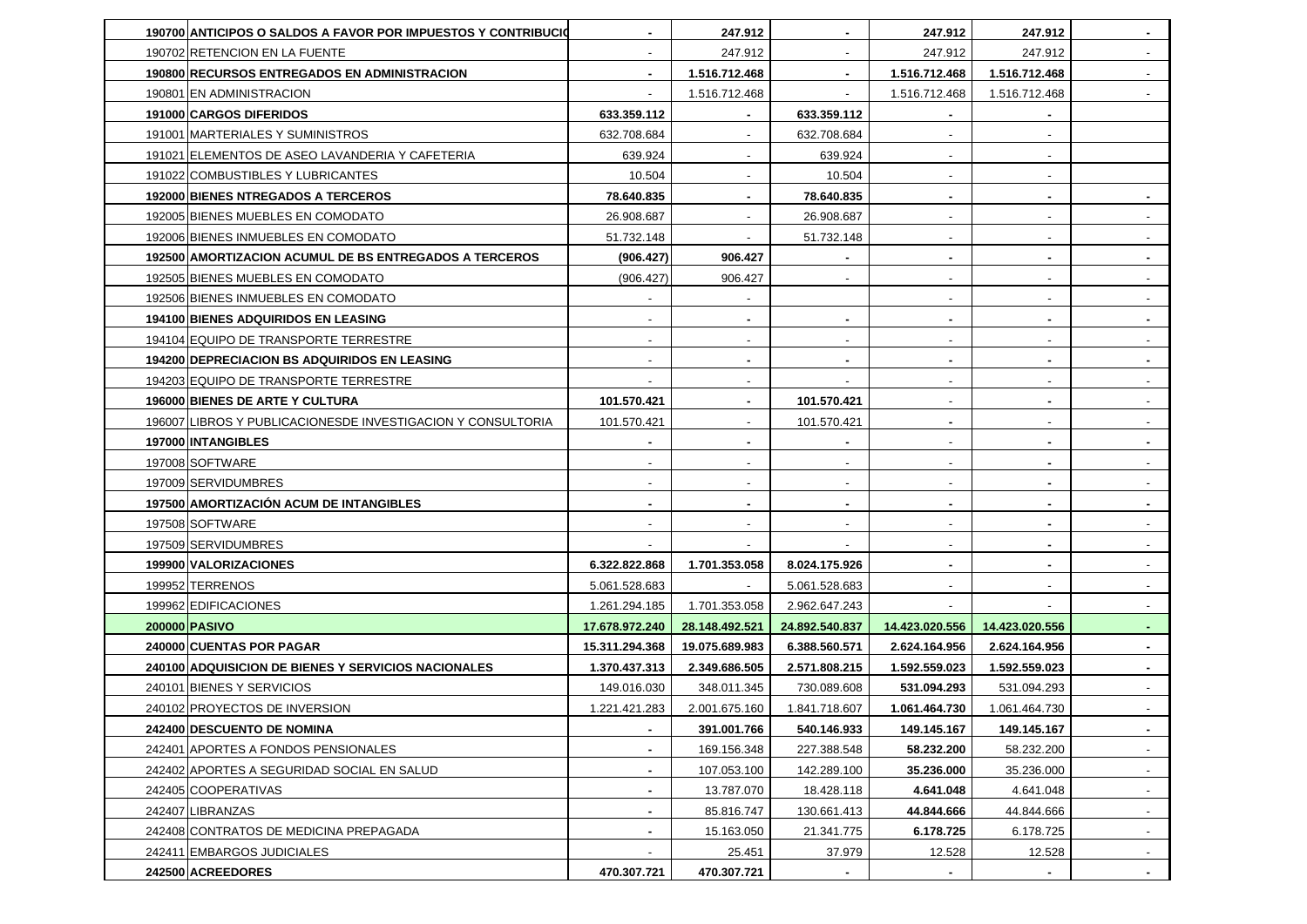| 242504 SERVICIOS PUBLICOS                                | 7.331.293                | 7.331.293      | $\sim$                   | $\blacksquare$           | $\sim$                   | $\sim$                   |
|----------------------------------------------------------|--------------------------|----------------|--------------------------|--------------------------|--------------------------|--------------------------|
| 242508 VIATICOS Y GASTOS DE VIAJE                        | 44.902.444               | 44.902.444     | $\blacksquare$           |                          |                          |                          |
| 242513 SALDOS A FAVOR DE BENEFICIARIOS                   | 14.051.146               | 14.051.146     | $\sim$                   |                          | $\sim$                   |                          |
| 242524 EMBARGOS JUDICIALES                               | 2.328                    | 2.328          | $\sim$                   |                          | $\blacksquare$           | $\sim$                   |
| 242532 APORTES RIESGOS PROFESIONALES                     | 7.800                    | 7.800          |                          |                          | $\blacksquare$           |                          |
| 242553 SERVICIOS                                         | 404.012.710              | 404.012.710    | $\sim$                   | $\sim$                   | $\sim$                   | $\sim$                   |
| 243600 RETENCIÓN EN LA FUENTE E IMPUESTO DE TIMBRE       | 86.871.000               | 174.485.130    | 183.573.220              | 95.959.090               | 95.959.090               | $\sim$                   |
| 243603 HONORARIOS                                        | 13.772.000               | 25.966.000     | 23.649.871               | 11.455.871               | 11.455.871               |                          |
| 243605 SERVICIOS                                         | 8.355.000                | 10.143.000     | 7.677.508                | 5.889.508                | 5.889.508                |                          |
| 243606 ARRENDAMIENTOS                                    | 237.000                  | 538.000        | 543.814                  | 242.814                  | 242.814                  |                          |
| 243608 COMPRAS                                           | 478.000                  | 1.216.000      | 1.906.677                | 1.168.677                | 1.168.677                | $\sim$                   |
| 243615 A EMPLEADOS ART 383 ET.                           | 20.637.000               | 50.980.000     | 50.785.740               | 20.442.740               | 20.442.740               |                          |
| 243625 IMPUESTO A LAS VENTAS RETENIDO POR CONSIGNAR      | 3.475.000                | 6.911.000      | 6.914.454                | 3.478.454                | 3.478.454                |                          |
| 243627 RETENCION DE IMPUESTO DE INDUSTRIA Y COMERCIO POR | 6.762.000                | 9.546.000      | 5.504.004                | 2.720.004                | 2.720.004                | $\sim$                   |
| 243690 OTRAS RETENCIONES                                 | 33.155.000               | 69.185.130     | 86.591.152               | 50.561.022               | 50.561.022               | $\overline{\phantom{a}}$ |
| 244000 IMPUESTOS, CONTRIBUCIONES Y TASAS POR PAGAR       | 2.297.731                | 3.662.083      | 2.638.268                | 1.273.916                | 1.273.916                | $\sim$                   |
| 244001 RENTA Y COMPLEMENTARIOS                           | 530.154                  | 530.154        |                          |                          |                          |                          |
| 244014 CUOTA DE FISCALIZACION Y AUDITAJE                 |                          |                |                          |                          |                          |                          |
| 244023 CONTRIBUCIONES                                    | 1.767.577                | 3.131.929      | 2.638.268                | 1.273.916                | 1.273.916                | $\overline{\phantom{a}}$ |
| <b>245300 RECURSOS RECIBIDOS EN ADMINISTRACION</b>       | 13.381.380.603           | 13.381.380.603 |                          |                          |                          |                          |
| 245301 EN ADMINISTRACION                                 | 13.381.380.603           | 13.381.380.603 |                          |                          |                          | $\sim$                   |
|                                                          |                          |                |                          |                          |                          |                          |
| 249000 OTRAS CUENTAS POR PAGAR                           |                          | 2.305.166.175  | 3.090.393.935            | 785.227.760              | 785.227.760              | $\sim$                   |
| 249027 VIATICOS Y GASTOS DE VIAJE                        |                          | 413.780.365    | 660.388.019              | 246.607.654              | 246.607.654              |                          |
| 249028 SEGUROS                                           |                          | 28.722.667     | 34.047.682               | 5.325.015                | 5.325.015                |                          |
| 249040 SALDOS A FAVOR DE BENEFICIARIOS                   | $\overline{\phantom{a}}$ |                | 30.180.988               | 30.180.988               | 30.180.988               |                          |
| 249050 APORTES AL ICBF Y SENA                            | $\overline{\phantom{a}}$ | 65.152.700     | 102.615.100              | 37.462.400               | 37.462.400               |                          |
| 249051 SERVICIOS PUBLICOS                                |                          | 60.800.016     | 62.784.435               | 1.984.419                | 1.984.419                |                          |
| 249055 SERVICIOS                                         | $\overline{\phantom{a}}$ | 1.721.799.733  | 2.181.043.863            | 459.244.130              | 459.244.130              |                          |
| 249058 ARRENDAMIENTO OPERATIVO                           |                          | 14.910.694     | 19.333.848               | 4.423.154                | 4.423.154                |                          |
| 250000 BENEFICIOS A LOS EMPLEADOS                        | 433.038.479              | 1.715.831.546  | 1.764.734.581            | 481.941.514              | 481.941.514              | $\sim$                   |
| 250500 SALARIOS Y PRESTACIONES SOCIALES                  | 433.038.479              | 433.038.479    | $\sim$                   | $\sim$                   | $\blacksquare$           | $\sim$                   |
| 250501 NOMINA POR PAGAR                                  |                          |                |                          |                          |                          |                          |
| 250502 CESANTIAS                                         | 221.651.716              | 221.651.716    | $\overline{\phantom{a}}$ |                          | $\blacksquare$           |                          |
| 250503 INTERESES SOBRE CESANTIAS                         | 26.195.850               | 26.195.850     |                          |                          |                          |                          |
| 250504 VACACIONES                                        | 122.089.653              | 122.089.653    | $\overline{\phantom{a}}$ | $\overline{\phantom{a}}$ | $\overline{\phantom{a}}$ | $\sim$                   |
| 250505 PRIMA DE VACACIONES                               | 50.331.260               | 50.331.260     | $\overline{\phantom{a}}$ | $\overline{\phantom{a}}$ | $\overline{\phantom{a}}$ | $\sim$                   |
| 250512 BONIFICACIONES                                    | 12.770.000               | 12.770.000     |                          |                          |                          | $\sim$                   |
| 251100 BENEFICIOS A LOS EMPLEADOS A CORTO PLAZO          | $\blacksquare$           | 1.282.793.067  | 1.764.734.581            | 481.941.514              | 481.941.514              | $\sim$                   |
| 251101 NOMINA POR PAGAR                                  | $\overline{\phantom{a}}$ | 943.374.774    | 954.345.794              | 10.971.020               | 10.971.020               | $\sim$                   |
| 251102 CESANTIAS                                         | $\overline{\phantom{a}}$ | 222.881.466    | 281.461.470              | 58.580.004               | 58.580.004               | $\sim$                   |
| 251103 INTERESES SOBRE CESANTIAS                         | $\overline{\phantom{a}}$ | 26.232.743     | 33.373.046               | 7.140.303                | 7.140.303                | $\sim$                   |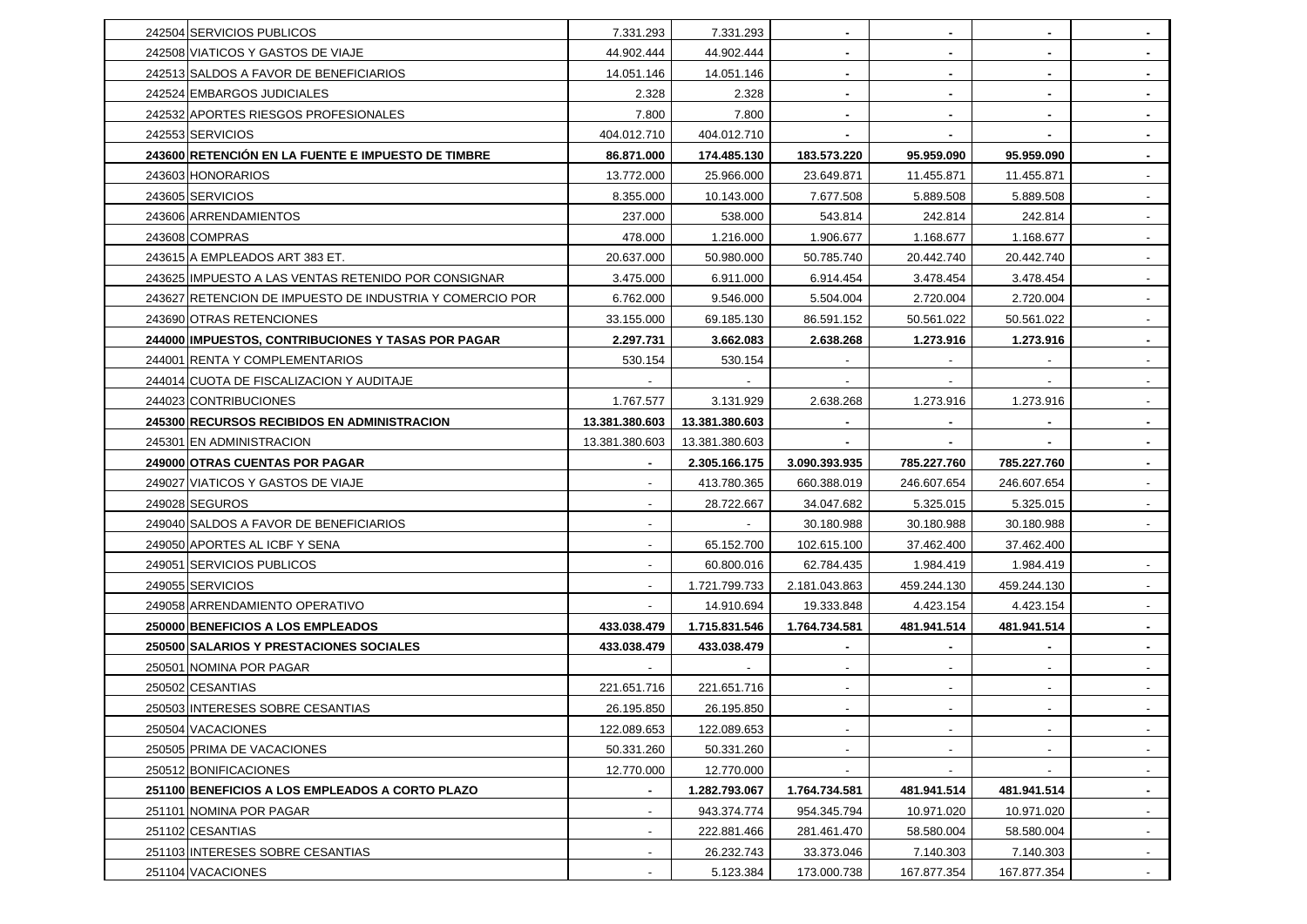| 251105 PRIMA DE VACACIONES                                  | $\overline{\phantom{a}}$ | $\overline{\phantom{a}}$ | 80.080.225               | 80.080.225               | 80.080.225               | $\overline{\phantom{a}}$ |
|-------------------------------------------------------------|--------------------------|--------------------------|--------------------------|--------------------------|--------------------------|--------------------------|
| 251106 PRIMA DE SERVICIOS                                   | $\overline{\phantom{a}}$ | 1.229.750                | 59.809.754               | 58.580.004               | 58.580.004               | $\sim$                   |
| 251107 PRIMA DE NAVIDAD                                     |                          | 1.229.750                | 59.809.754               | 58.580.004               | 58.580.004               |                          |
| 251109 BONIFICACIONES                                       | $\overline{\phantom{a}}$ | 12.770.000               | 12.770.000               |                          |                          | $\overline{\phantom{a}}$ |
| 251111 APORTES A RIESGOS LABORALES                          | $\overline{\phantom{a}}$ | 6.600.500                | 10.365.800               | 3.765.300                | 3.765.300                |                          |
| 251122 APORTES A FONDOS PENSIONALES-EMPLEADOR               | $\overline{\phantom{a}}$ | 34.395.200               | 54.176.900               | 19.781.700               | 19.781.700               | $\sim$                   |
| 251123 APORTES A SEGURIDAD SOCIAL EN SALUD-EMPLEADOR        | $\overline{\phantom{a}}$ | 28.955.500               | 45.541.100               | 16.585.600               | 16.585.600               | $\overline{\phantom{a}}$ |
| 270000 PROVISIONES                                          | $\blacksquare$           |                          | 46.672.495               | 46.672.495               | 46.672.495               |                          |
| 270100 LITIGIOS Y DEMANDAS                                  | $\blacksquare$           | $\sim$                   | 46.672.495               | 46.672.495               | 46.672.495               | $\sim$                   |
| 270105 LABORALES                                            |                          |                          | 46.672.495               | 46.672.495               | 46.672.495               |                          |
| 290000 OTROS PASIVOS                                        | 1.934.639.393            | 7.356.970.992            | 16.692.573.190           | 11.270.241.591           | 11.270.241.591           | $\sim$                   |
| 290200 RECURSOS RECIBIDOS EN ADMINISTRACION                 |                          | 3.487.692.206            | 14.757.933.797           | 11.270.241.591           | 11.270.241.591           | $\sim$                   |
| 290201 En Administracion                                    |                          | 3.487.692.206            | 14.757.933.797           | 11.270.241.591           | 11.270.241.591           |                          |
| 291500 CREDITOS DIFERIDOS                                   | 1.934.639.393            | 1.934.639.393            |                          |                          | $\blacksquare$           | $\sim$                   |
| 291522 TRANSFERENCIAS CONDICIONADAS                         | 1.934.639.393            | 1.934.639.393            |                          |                          | $\blacksquare$           |                          |
| 299000 OTROS PASIVOS DIFERIDOS                              | $\blacksquare$           | 1.934.639.393            | 1.934.639.393            | $\blacksquare$           | ۰.                       | $\sim$                   |
| 299002 Ingreso diferido por transacciones condicionadas     |                          | 1.934.639.393            | 1.934.639.393            |                          | $\blacksquare$           |                          |
| 300000 PATRIMONIO                                           | 14.636.964.806           | 46.118.076.170           | 46.595.737.197           | 15.114.625.833           | $\blacksquare$           | 15.114.625.833           |
| 310000 PATRIMONIO DE LAS ENTIDADES DE GOBIERNO              | $\blacksquare$           | 15.766.837.151           | 30.881.462.984           | 15.114.625.833           | $\overline{\phantom{a}}$ | 15.114.625.833           |
| 310500 CAPITAL FISCAL                                       |                          | 12.317.190.249           | 20.522.524.006           | 8.205.333.757            | $\overline{\phantom{a}}$ | 8.205.333.757            |
| 310506 CAPITAL FISCAL                                       | $\overline{\phantom{a}}$ | 12.317.190.249           | 20.522.524.006           | 8.205.333.757            | $\sim$                   | 8.205.333.757            |
| 314500 IMPACTOS POR LA TRANSICION AL NUEVO MARCO DE REGULAC | $\blacksquare$           | 3.449.646.902            | 10.358.938.978           | 6.909.292.076            | $\blacksquare$           | 6.909.292.076            |
| 314504 PRESTAMOS POR COBRAR                                 |                          |                          | 38.844.461               | 38.844.461               | $\sim$                   | 38.844.461               |
| 314506 PROPIEDADES PLANTA Y EQUIPO                          | $\overline{\phantom{a}}$ | 2.589.404.039            | 10.255.713.603           | 7.666.309.564            | $\overline{\phantom{a}}$ | 7.666.309.564            |
| 314511 BIENES HISTORICOS Y CULTURALES                       | $\overline{\phantom{a}}$ | 101.570.421              |                          | (101.570.421)            | $\blacksquare$           | (101.570.421)            |
| 314512 OTROS ACTIVOS                                        | $\overline{\phantom{a}}$ | 711.999.947              | 906.427                  | (711.093.520)            | $\overline{\phantom{a}}$ | (711.093.520)            |
| 314515 CUENTAS POR PAGAR                                    |                          |                          | 530.154                  | 530.154                  | $\overline{\phantom{a}}$ | 530.154                  |
| 314518 PROVISIONES                                          |                          | 46.672.495               |                          | (46.672.495)             | $\overline{\phantom{a}}$ | (46.672.495)             |
| 314590 OTROS IMPACTOS POR TRANSICION                        |                          |                          | 62.944.333               | 62.944.333               | $\overline{\phantom{a}}$ | 62.944.333               |
| 320000 PATRIMONIO INSTITUCIONAL                             | 14.636.964.806           | 30.351.239.019           | 15.714.274.213           |                          | $\blacksquare$           |                          |
| 320800 CAPITAL FISCAL                                       | 7.654.828.833            | 21.095.136.997           | 13.440.308.164           | $\sim$                   | $\sim$                   | $\sim$                   |
| 320801 CAPITAL FISCAL                                       | 7.654.828.833            | 21.095.136.997           | 13.440.308.164           | $\overline{\phantom{a}}$ | $\overline{\phantom{a}}$ |                          |
| 322500 RESULTADOS DE EJERCICIOS ANTERIORES                  |                          |                          |                          |                          | $\blacksquare$           |                          |
| 322501 UTILIDADES O EXCEDENTES ACUMULADOS                   |                          |                          |                          |                          |                          |                          |
| 322502 PERDIDA O DEFICIT ACUMULADO                          | $\overline{\phantom{a}}$ | $\overline{\phantom{a}}$ | $\overline{\phantom{a}}$ | $\overline{\phantom{a}}$ | $\overline{\phantom{a}}$ |                          |
| 322504 PERDIDA ACUMULADA POR EXPOSICIÓN A LA INFLACIÓN      | $\overline{\phantom{a}}$ | $\overline{\phantom{a}}$ | $\sim$                   | $\overline{\phantom{a}}$ | $\overline{\phantom{a}}$ | $\sim$                   |
| 323000 RESULTADO DEL EJERCICIO                              | 1.123.117.915            | 1.123.117.915            | $\blacksquare$           | $\blacksquare$           | $\blacksquare$           | $\sim$                   |
| 323001 UTILIDAD O EXCEDENTE DEL EJERCICIO                   | 1.123.117.915            | 1.123.117.915            | $\sim$                   |                          | $\overline{\phantom{a}}$ | $\sim$                   |
| 323002 PERDIDA O DÉFICIT DEL EJERCICIO                      | $\sim$                   |                          | $\overline{\phantom{a}}$ |                          | $\overline{\phantom{a}}$ | $\overline{\phantom{a}}$ |
| 323500 SUPERAVIT POR DONACIONES                             | 45.863.848               | 45.863.848               | $\blacksquare$           |                          | $\blacksquare$           |                          |
| 323502 EN ESPECIE                                           | 45.863.848               | 45.863.848               | $\sim$                   | $\overline{\phantom{a}}$ | $\sim$                   | $\sim$                   |
| 324000 SUPERAVIT POR VALORIZACION                           | 6.322.822.868            | 8.024.175.926            | 1.701.353.058            |                          |                          | $\sim$                   |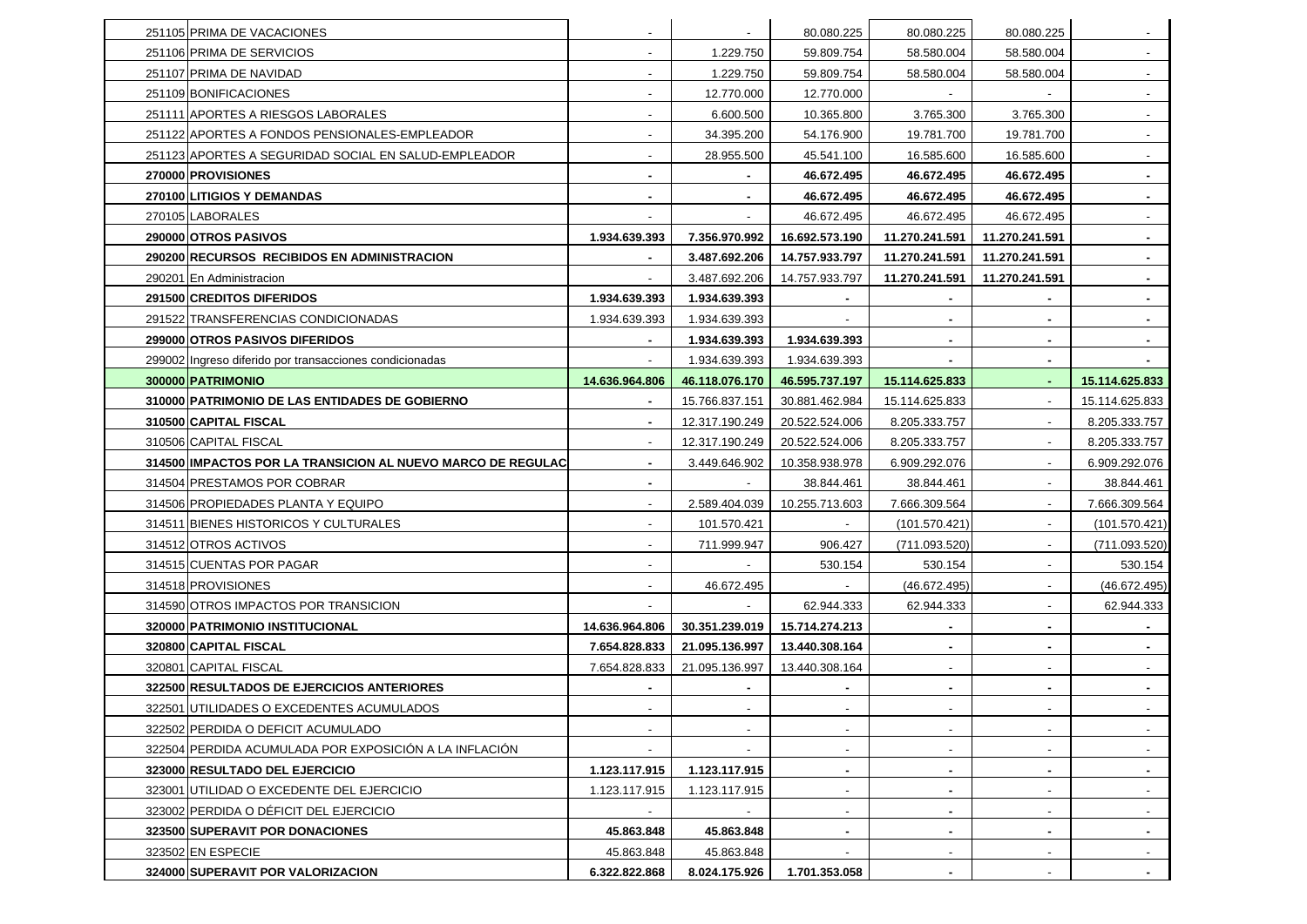| 324052 TERRENOS                                               | 5.061.528.683            | 5.061.528.683            | $\sim$                   | $\overline{\phantom{a}}$ | $\sim$                   |               |
|---------------------------------------------------------------|--------------------------|--------------------------|--------------------------|--------------------------|--------------------------|---------------|
| 324062 CONSTRUCCIONES                                         | 1.261.294.185            | 2.962.647.243            | 1.701.353.058            |                          | $\overline{\phantom{a}}$ |               |
| 324500 REVALORIZACION DEL PATRIMONIO                          | 35.640.333               | 35.640.333               |                          |                          | $\overline{\phantom{a}}$ |               |
| 324504 DONACIONES                                             | 35.640.333               | 35.640.333               | $\overline{\phantom{a}}$ | $\overline{\phantom{a}}$ | $\overline{\phantom{a}}$ |               |
| 325500 PATRIMONIO INSTITUCIONAL                               | 27.304.000               | 27.304.000               | $\blacksquare$           | $\blacksquare$           | $\overline{\phantom{a}}$ |               |
| 325530 BIENES PENDIENTES DE LEGALIZAR                         | 27.304.000               | 27.304.000               | $\sim$                   | $\overline{\phantom{a}}$ | $\overline{\phantom{a}}$ |               |
| 325800 EFECTOS DEL SANEAMIENTO                                |                          |                          | $\sim$                   |                          | $\overline{\phantom{a}}$ |               |
| 325806 PROPIEDADES PLANTA Y EQUIPO                            |                          |                          |                          |                          | $\overline{\phantom{a}}$ |               |
| 327000 PROVISIONES DEPRECIACIONES Y AMORTIZACIONES (DB)       | (572.612.991)            | $\blacksquare$           | 572.612.991              | $\overline{\phantom{a}}$ | $\overline{\phantom{a}}$ |               |
| 327003 DEPRECIACION PROPIEDAD PLANTA Y EQUIPO                 | (572.612.991)            |                          | 572.612.991              |                          | $\overline{\phantom{a}}$ |               |
| 400000 INGRESOS                                               | ٠                        | 167.734                  | 5.484.047.462            | 5.483.879.728            | $\sim$                   | 5.483.879.728 |
| 440000 TRANSFERENCIAS Y SUBVENCIONES                          | $\blacksquare$           |                          | 5.392.074.801            | 5.392.074.801            | $\sim$                   | 5.392.074.801 |
| 442800 OTRAS TRANSFERENCIAS                                   | $\blacksquare$           |                          | 5.392.074.801            | 5.392.074.801            |                          | 5.392.074.801 |
| 442802 PARA PROYECTOS DE INVERSION                            | $\overline{\phantom{a}}$ | $\overline{\phantom{a}}$ | 3.036.769.492            | 3.036.769.492            |                          | 3.036.769.492 |
| 442803 PARA GASTOS DE FUNCIONAMIENTO                          | $\overline{\phantom{a}}$ |                          | 2.355.305.309            | 2.355.305.309            | $\overline{\phantom{a}}$ | 2.355.305.309 |
| 480000 OTROS INGRESOS                                         | ٠                        | 167.734                  | 91.972.661               | 91.804.927               | $\sim$                   | 91.804.927    |
| 480200 FINANCIEROS                                            | $\blacksquare$           | 167.734                  | 22.187.845               | 22.020.111               | $\blacksquare$           | 22.020.111    |
| 480201 INTERESES SOBRE DEPOSITOS EN INSTITUCIONES FINANCIERAS | $\overline{\phantom{a}}$ | 167.734                  | 22.187.845               | 22.020.111               |                          | 22.020.111    |
| 480290 OTROS INGRESOS FINANCIEROS                             | $\overline{\phantom{a}}$ |                          |                          |                          | $\overline{\phantom{a}}$ |               |
| 480800 INGRESOS DIVERSOS                                      | $\blacksquare$           |                          | 69.784.816               | 69.784.816               | ۰                        | 69.784.816    |
| 480827 APROVECHAMIENTOS                                       | $\sim$                   | $\overline{\phantom{a}}$ | 69.784.816               | 69.784.816               | $\blacksquare$           | 69.784.816    |
|                                                               |                          |                          |                          |                          |                          |               |
| 480826 RECUPERACIONES                                         |                          |                          |                          |                          | $\blacksquare$           |               |
| 500000 GASTOS                                                 | $\sim$                   | 3.253.466.303            | 42.300.659               | 3.211.165.644            | $\sim$                   | 3.211.165.644 |
| 510000 DE ADMINISTRACIÓN Y OPERACIÓN                          | $\overline{\phantom{a}}$ | 903.134.295              | 606.457                  | 902.527.838              | $\blacksquare$           | 902.527.838   |
| 510100 SUELDOS Y SALARIOS                                     |                          | 448.388.704              |                          | 448.388.704              | ۰                        | 448.388.704   |
| 510101 SUELDOS DEL PERSONAL                                   | $\overline{\phantom{a}}$ | 317.511.497              | $\overline{\phantom{a}}$ | 317.511.497              | $\blacksquare$           | 317.511.497   |
| 510103 HORAS EXTRAS Y FESTIVOS                                | $\overline{\phantom{a}}$ | 1.128.870                | $\overline{\phantom{a}}$ | 1.128.870                | $\blacksquare$           | 1.128.870     |
| 510123 AUXILIO DE TRANSPORTE                                  |                          | 1.587.798                |                          | 1.587.798                | $\sim$                   | 1.587.798     |
| 510145 SALARIO INTEGRAL                                       | $\overline{\phantom{a}}$ | 128.160.539              | $\overline{\phantom{a}}$ | 128.160.539              | $\blacksquare$           | 128.160.539   |
| 510200 CONTRIBUCIONES IMPUTADAS                               |                          | 555.940                  | $\blacksquare$           | 555.940                  | $\blacksquare$           | 555.940       |
| 510201 INCAPACIDADES                                          | $\sim$                   | 555.940                  | $\sim$                   | 555.940                  | $\blacksquare$           | 555.940       |
| 510203 INDEMNIZACIONES                                        | $\sim$                   |                          | $\sim$                   |                          | $\blacksquare$           |               |
| 510204 GASTOS MEDICOS Y DROGAS                                |                          |                          |                          |                          |                          |               |
| 510300 CONTRIBUCIONES EFECTIVAS                               |                          | 101.382.971              |                          | 101.382.971              | $\blacksquare$           | 101.382.971   |
| 510302 APORTES CAJA DE COMPENSACIÓN                           | $\overline{\phantom{a}}$ | 16.296.800               | $\overline{\phantom{a}}$ | 16.296.800               | $\blacksquare$           | 16.296.800    |
| 510303 APORTES A SEGURIDAD SOCIAL                             | $\overline{\phantom{a}}$ | 33.448.539               | $\overline{\phantom{a}}$ | 33.448.539               | ٠                        | 33.448.539    |
| 510305 RIESGOS PROFESIONALES                                  | $\overline{\phantom{a}}$ | 2.674.200                | $\blacksquare$           | 2.674.200                | $\blacksquare$           | 2.674.200     |
| 510307 COTIZACIÓN DEL RÉGIMEN DE AHORRO INDIVIDUAL            | $\overline{\phantom{a}}$ | 48.963.432               | $\overline{\phantom{a}}$ | 48.963.432               | $\sim$                   | 48.963.432    |
| 510400 APORTES SOBRE LA NOMINA                                | $\overline{\phantom{a}}$ | 56.930.600               | $\blacksquare$           | 56.930.600               | $\overline{\phantom{a}}$ | 56.930.600    |
| 510401 APORTES AL ICBF                                        | $\overline{\phantom{a}}$ | 34.156.100               |                          | 34.156.100               | ٠                        | 34.156.100    |
| 510402 APORTES AL SENA                                        | $\overline{\phantom{a}}$ | 22.774.500               | $\overline{\phantom{a}}$ | 22.774.500               | $\blacksquare$           | 22.774.500    |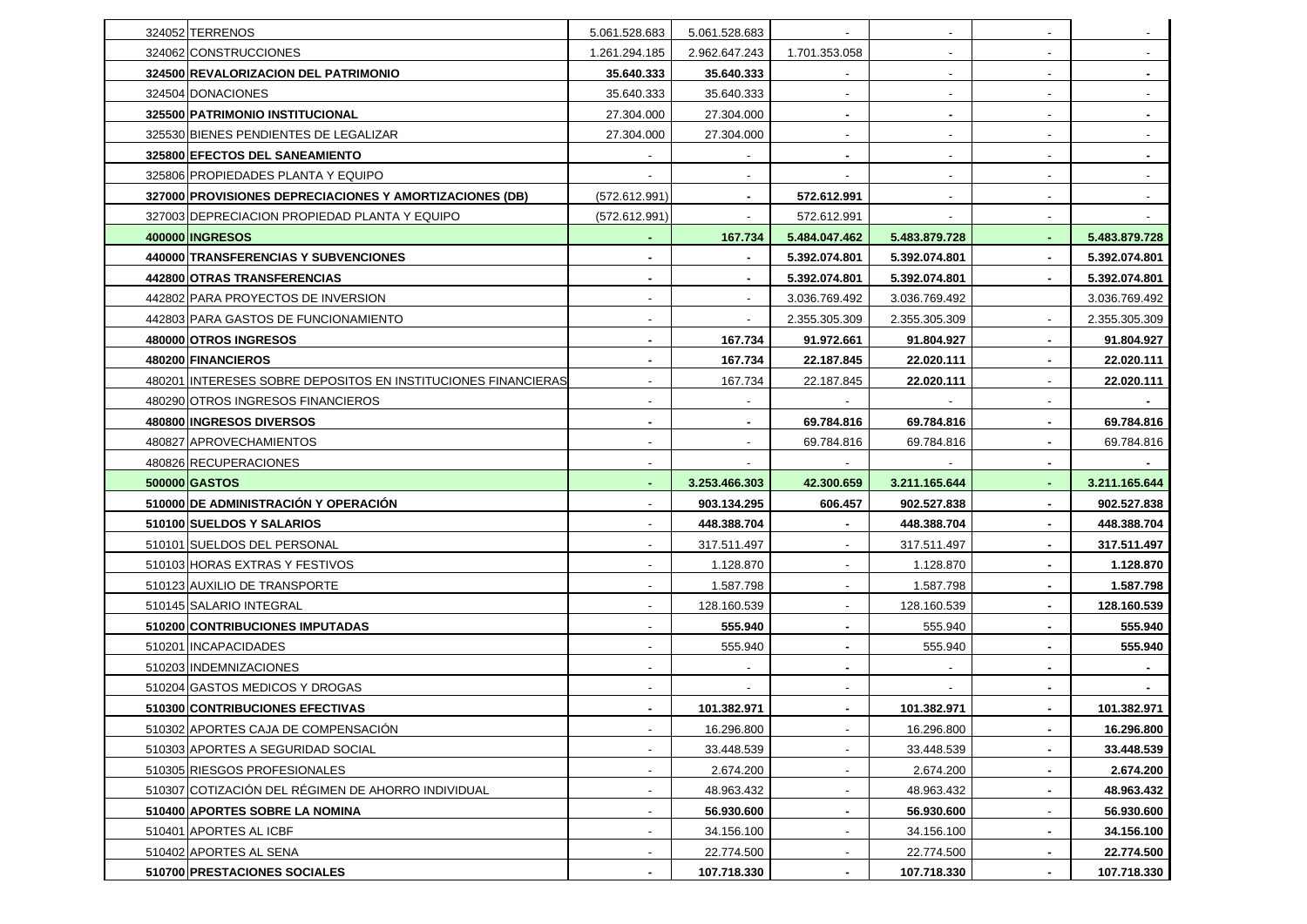| 510701 VACACIONES                                             |                          | 17.481.549               |                          | 17.481.549               |                | 17.481.549     |
|---------------------------------------------------------------|--------------------------|--------------------------|--------------------------|--------------------------|----------------|----------------|
| 510702 CESANTIAS                                              | $\overline{\phantom{a}}$ | 24.958.595               |                          | 24.958.595               | $\sim$         | 24.958.595     |
| 510703 INTERESES A LAS CESANTIAS                              |                          | 2.995.041                |                          | 2.995.041                |                | 2.995.041      |
| 510704 PRIMA DE VACACIONES                                    | $\overline{\phantom{a}}$ | 12.365.955               |                          | 12.365.955               |                | 12.365.955     |
| 510706 PRIMA DE SERVICIOS                                     | $\overline{\phantom{a}}$ | 24.958.595               | $\overline{\phantom{a}}$ | 24.958.595               | $\sim$         | 24.958.595     |
| 510790 OTRAS PRIMAS                                           |                          | 24.958.595               |                          | 24.958.595               |                | 24.958.595     |
| 510800 GASTOS DE PERSONAL DIVERSOS                            | $\overline{\phantom{a}}$ | 18.062.859               | $\blacksquare$           | 18.062.859               | $\sim$         | 18.062.859     |
| 510802 HONORARIOS                                             |                          | 15.047.939               |                          | 15.047.939               |                | 15.047.939     |
| 510803 CAPACITACION BIENESTAR SOCIAL Y ESTIMULOS              | $\overline{\phantom{a}}$ | 1.060.000                |                          | 1.060.000                |                | 1.060.000      |
| 510807 GASTOS DE VIAJE                                        | $\overline{\phantom{a}}$ | 154.920                  | $\overline{\phantom{a}}$ | 154.920                  | $\sim$         | 154.920        |
| 510810 VIATICOS                                               |                          | 1.800.000                |                          | 1.800.000                |                | 1.800.000      |
| 511100 GENERALES                                              | $\overline{\phantom{a}}$ | 150.174.499              | $\blacksquare$           | 150.174.499              | $\sim$         | 150.174.499    |
| 511113 VIGILANCIA Y SEGURIDAD                                 |                          | 46.142.096               |                          | 46.142.096               | $\blacksquare$ | 46.142.096     |
| 511114 MATERIALES Y SUMINISTROS                               |                          | 1.791.638                |                          | 1.791.638                | $\blacksquare$ | 1.791.638      |
| 511115 MANTENIMIENTO                                          | $\overline{\phantom{a}}$ | 2.178.316                | $\overline{\phantom{a}}$ | 2.178.316                | $\sim$         | 2.178.316      |
| 511116 REPARACION                                             |                          |                          |                          |                          |                |                |
| 511117 SERVICIOS PUBLICOS                                     | $\overline{\phantom{a}}$ | 8.102.923                | $\blacksquare$           | 8.102.923                | $\sim$         | 8.102.923      |
| 511118 ARRENDAMIENTO OPERATIVO                                | $\overline{\phantom{a}}$ | 17.057.900               |                          | 17.057.900               |                | 17.057.900     |
| 511119 VIATICOS Y GASTOS DE VIAJE                             | $\overline{\phantom{a}}$ | 426.640                  | $\blacksquare$           | 426.640                  | $\blacksquare$ | 426.640        |
| 511121 IMPRESOS, PUBLICACIONES, SUSCRIPCIONES Y AFILIACIONES  | $\overline{\phantom{a}}$ | $\sim$                   | $\overline{\phantom{a}}$ | $\overline{\phantom{a}}$ | $\sim$         | $\blacksquare$ |
| 511122 FOTOCOPIAS                                             |                          | 180.000                  |                          | 180.000                  |                | 180.000        |
| 511123 COMUNICACIONES Y TRANSPORTE                            | $\overline{\phantom{a}}$ | 6.826.746                | $\blacksquare$           | 6.826.746                | $\sim$         | 6.826.746      |
| 511125 SEGUROS GENERALES                                      |                          | 12.070.713               |                          | 12.070.713               |                | 12.070.713     |
| 511127 PROMOCION Y DIVULGACION                                |                          |                          |                          |                          | $\blacksquare$ |                |
| 511146 COMBUSTIBLES Y LUBRICANTES                             | $\overline{\phantom{a}}$ | 998.400                  | $\overline{\phantom{a}}$ | 998.400                  | $\sim$         | 998.400        |
| 511149 SERVICIOS DE ASEO Y CAFETERÍA                          |                          | 32.693.748               |                          | 32.693.748               |                | 32.693.748     |
| 511155 ELEMENTOS DE ASEO Y CAFETERIA                          | $\overline{\phantom{a}}$ | 6.183.888                | $\blacksquare$           | 6.183.888                | $\sim$         | 6.183.888      |
| 511164 GASTOS LEGALES                                         |                          | 413.593                  |                          | 413.593                  |                | 413.593        |
| 511165 INTANGIBLES                                            | $\overline{\phantom{a}}$ |                          |                          |                          | $\sim$         |                |
| 511174 ASIGNACION DE BIENES Y SERVICIOS                       | $\overline{\phantom{a}}$ | 6.978.142                | $\blacksquare$           | 6.978.142                | $\sim$         | 6.978.142      |
| 511180 SERVICIOS                                              |                          | 8.129.756                |                          | 8.129.756                |                | 8.129.756      |
| 511190 OTROS GASTOS GENERALES                                 | $\overline{\phantom{a}}$ |                          |                          |                          | $\sim$         |                |
| 512000 IMPUESTOS, CONTRIBUCIONES Y TASAS                      | $\overline{\phantom{a}}$ | 19.920.392               | 606.457                  | 19.313.935               | $\sim$         | 19.313.935     |
| 512001 PREDIAL UNIFICADO                                      | $\sim$                   | 17.669.116               | $\sim$                   | 17.669.116               | $\sim$         | 17.669.116     |
| 512002 CUOTA DE FISCALIZACION Y AUDITAJE                      | $\overline{\phantom{a}}$ | $\blacksquare$           | $\blacksquare$           |                          |                |                |
| 512006 VALORIZACIONES                                         |                          |                          |                          |                          | ٠              |                |
| 512011 IMPUESTO VEHICULOS AUTOMOTORES                         | $\overline{\phantom{a}}$ | $\sim$                   | $\sim$                   | $\overline{\phantom{a}}$ | $\sim$         | $\blacksquare$ |
| 512017 INTERESES DE MORA                                      | $\overline{\phantom{a}}$ | $\overline{\phantom{a}}$ | $\blacksquare$           |                          | $\blacksquare$ |                |
| 512024 GRAVAMEN A LAS TRANSACCIONES FINANCIERAS               | $\overline{\phantom{a}}$ | 2.251.276                | 606.457                  | 1.644.819                | ٠              | 1.644.819      |
| 512090 OTROS IMPUESTOS                                        | $\overline{\phantom{a}}$ |                          |                          |                          | $\sim$         |                |
| 530000 DETERIORO, DEPRECIACIONES, AMORTIZACIONES Y PROVISIONE | $\overline{\phantom{a}}$ | 91.475.158               |                          | 91.475.158               | $\blacksquare$ | 91.475.158     |
| 536000 DEPRECIACION DE PROPIEDAD, PLANTA Y EQUIPO             | $\overline{\phantom{a}}$ | 91.475.158               | $\blacksquare$           | 91.475.158               | $\blacksquare$ | 91.475.158     |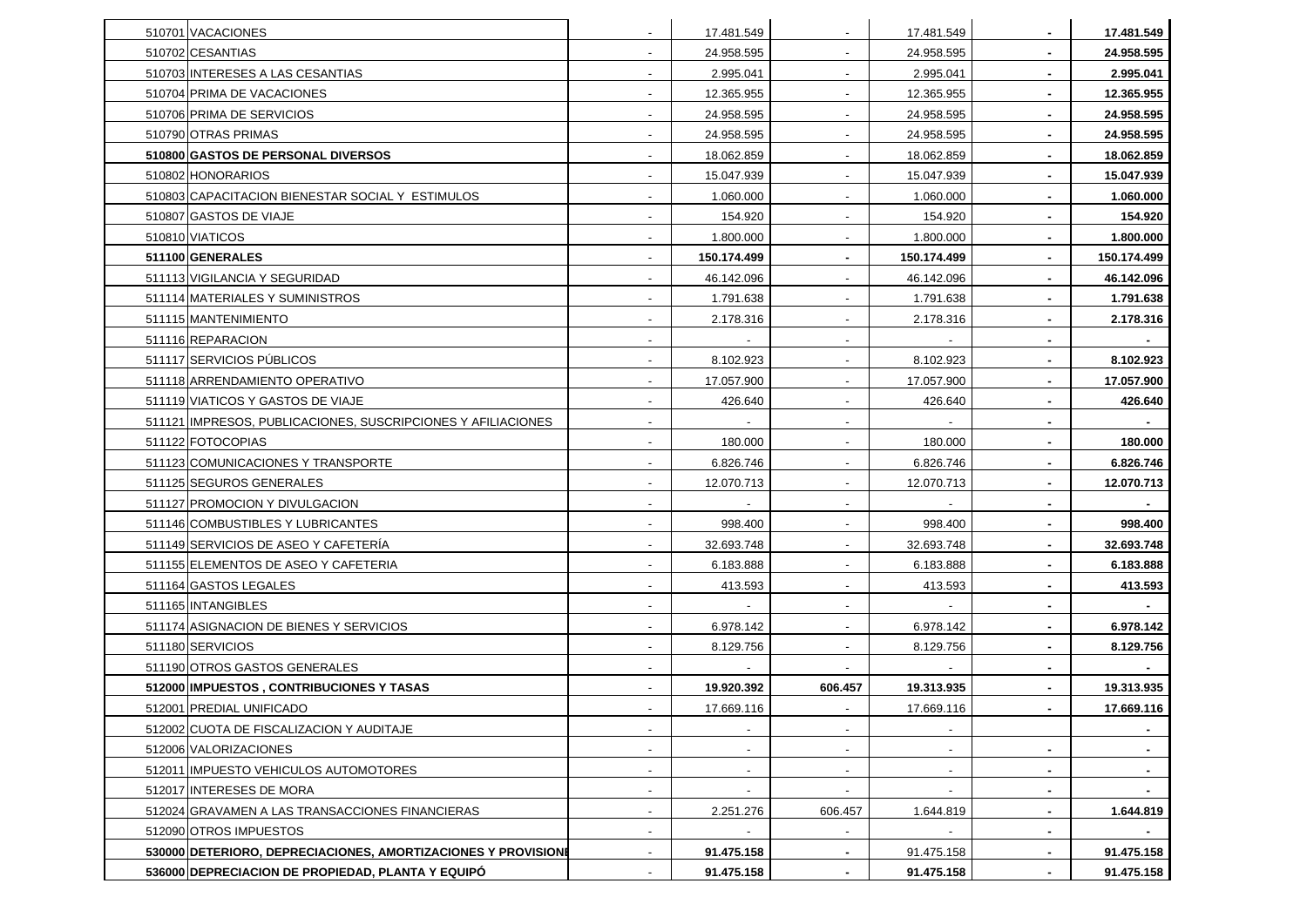| 536001 EDIFICACIONES                                      |                          | 30.306.581     |                          | 30.306.581       | $\blacksquare$           | 30.306.581       |
|-----------------------------------------------------------|--------------------------|----------------|--------------------------|------------------|--------------------------|------------------|
| 536004 MAQUINARIA Y EQUIPO                                | $\overline{\phantom{a}}$ | 5.250.784      | $\overline{\phantom{a}}$ | 5.250.784        | $\sim$                   | 5.250.784        |
| 536005 EQUIPO MEDICO Y CIENTIFICO                         | $\overline{\phantom{a}}$ | 31.927.236     |                          | 31.927.236       | $\blacksquare$           | 31.927.236       |
| 536006 MUEBLES ENSERES Y EQUIPO OFICINA                   | ٠                        | 9.227.085      |                          | 9.227.085        | $\sim$                   | 9.227.085        |
| 536007 EQUIPOS DE COMUNICACIÓN Y COMPUTACIÓN              | $\blacksquare$           | 11.785.642     |                          | 11.785.642       | $\sim$                   | 11.785.642       |
| 536008 EQUIPOS DE TRANSPORTE, TRACCION Y ELEVACION        | $\overline{\phantom{a}}$ | 2.977.830      |                          | 2.977.830        | $\blacksquare$           | 2.977.830        |
| 550800 MEDIO AMBIENTE                                     | $\overline{\phantom{a}}$ | 2.258.383.306  | 41.694.202               | 2.216.689.104    | $\sim$                   | 2.216.689.104    |
| 550804 INVESTIGACION                                      | $\blacksquare$           | 2.258.383.306  | 41.694.202               | 2.216.689.104    | $\overline{\phantom{a}}$ | 2.216.689.104    |
| 580000 OTROS GASTOS                                       | $\blacksquare$           | 473.544        |                          | 473.544          | $\sim$                   | 473.544          |
| 580200 COMISIONES                                         | $\blacksquare$           | 473.544        |                          | 473.544          | $\sim$                   | 473.544          |
| 580240 COMISIONES SERVICIOS FINANCIEROS                   |                          | 473.544        |                          | 473.544          | $\blacksquare$           | 473.544          |
| 590000 CIERRE DE INGRESOS, GASTOS Y COSTOS                | $\overline{\phantom{a}}$ | $\blacksquare$ | $\sim$                   |                  | $\sim$                   |                  |
| 590500 CIERRE DE INGRESOS, GASTOS Y COSTOS                | $\overline{\phantom{a}}$ |                | $\sim$                   |                  | $\blacksquare$           |                  |
| 590501 CIERRE DE INGRESOS, GASTOS Y COSTOS                | $\overline{\phantom{a}}$ |                |                          | ٠                | $\sim$                   |                  |
| 800000 CUENTAS DE ORDEN DEUDORAS                          |                          | 3.396.067.604  | 3.396.067.604            |                  | $\sim$                   |                  |
| 810000 DERECHOS CONTINGENTES                              | 4.000                    |                | 4.000                    | $\blacksquare$   | $\blacksquare$           |                  |
| 812000 LITIGIOS Y MECANISMOS ALTERNATIVOS                 | 4.000                    | $\sim$         | 4.000                    | ٠                | $\sim$                   |                  |
| 812001 CIVILES                                            | 4.000                    |                | 4.000                    |                  | $\overline{\phantom{a}}$ |                  |
| 830000 DEUDORAS DE CONTROL                                | 2.524.574.898            | 871.488.706    | 2.524.574.898            | 871.488.706      | $\sim$                   | 871.488.706      |
| <b>831500 BIENES Y DERECHOS RETIRADOS</b>                 | 2.524.574.898            | 255.773.227    | 2.524.574.898            | 255.773.227      | $\blacksquare$           | 255.773.227      |
| 831510 PROPIEDADES PLANTA Y EQUIPO                        | 2.524.574.898            | 255.773.227    | 2.524.574.898            | 255.773.227      | $\sim$                   | 255.773.227      |
| 834700 BIENES ENTREGADOS A TERCEROS                       | ۰                        | 615.715.479    | $\sim$                   | 615.715.479      | $\sim$                   | 615.715.479      |
| 834704 PROPIEDADESPLANTA Y EQUIPO                         |                          | 2.930.013      |                          | 2.930.013        | $\overline{\phantom{a}}$ | 2.930.013        |
| 839090 OTRAS CUENTAS DEUDORES DE CONTROL                  |                          | 612.785.466    |                          | 612.785.466      | $\sim$                   | 612.785.466      |
| 890000 DEUDORAS POR EL CONTRARIO (CR)                     | (2.524.574.898)          | 2.524.578.898  | 871.488.706              | (871.484.706)    | $\blacksquare$           | (871.484.706)    |
| 890500 DERECHOS CONTINGENTES                              | (4.000)                  | 4.000          |                          |                  | $\sim$                   |                  |
| 890506 LITIGIOS Y MECANISMOS A. DE SOLUCION               | (4.000)                  | 4.000          |                          |                  | $\sim$                   |                  |
| 891500 DEUDORAS DE CONTROL POR EL CONTRA (CR)             | (2.524.574.898)          | 2.524.574.898  | 871.488.706              | (871.488.706)    | $\overline{\phantom{a}}$ | (871.488.706)    |
| 891506 ACTIVOS RETIRADOS                                  | (2.524.574.898)          | 2.524.574.898  | 255.773.227              | (255.773.227)    | $\sim$                   | (255.773.227)    |
| 891518 BIENES ENTREGADOS A TERCEROS                       |                          |                | 2.930.013                | (2.930.013)      | $\overline{\phantom{a}}$ | (2.930.013)      |
| 891590 OTRAS CUENTAS DEUDORES DE CONTROL POR EL CONTRARIO | $\overline{\phantom{a}}$ |                | 612.785.466              | (612.785.466)    | $\sim$                   | (612.785.466)    |
| 900000 CUENTAS DE ORDEN ACREEDORAS                        | ٠                        | 398.160.391    | 398.160.391              |                  | $\sim$                   |                  |
| 910000 PASIVOS CONTINGENTES                               | 8.563.255.027            | 44.131.506     |                          | 8.519.123.521    |                          | 8.519.123.521    |
| 919000 OTROS PASIVOS CONTINGENTES                         | 8.563.255.027            | 44.131.506     | ۰.                       | 8.519.123.521    | $\sim$                   | 8.519.123.521    |
| 919090 OTROS PASIVOS CONTINGENTES                         | 8.563.255.027            | 44.131.506     |                          | 8.519.123.521    | $\blacksquare$           | 8.519.123.521    |
| 930000 ACREEDORAS DE CONTROL                              | 4.371.693.387            | 354.028.885    |                          | 4.017.664.502    | $\blacksquare$           | 4.017.664.502    |
| 939000 OTRAS CUENTAS ACREEDORAS DE CONTROL                | 4.371.693.387            | 354.028.885    | $\sim$                   | 4.017.664.502    | $\blacksquare$           | 4.017.664.502    |
| 939013 CONVENIOS                                          | 4.371.693.387            | 354.028.885    |                          | 4.017.664.502    |                          | 4.017.664.502    |
| 990000 ACREEDORAS POR CONTRA (DB)                         | (12.934.948.414)         |                | 398.160.391              | (12.536.788.023) | $\blacksquare$           | (12.536.788.023) |
| 990500 RESPONSABILIDADES CONTINGENTES POR CONTRA (DB)     | (8.563.255.027)          |                | 44.131.506               | (8.519.123.521)  | $\blacksquare$           | (8.519.123.521)  |
| 990511 GARANTIAS CONTRACTUALES                            |                          | ٠              | $\sim$                   |                  | $\blacksquare$           |                  |
| 990590 OTROS PASIVOS CONTINGENTES POR EL CONTRA           | (8.563.255.027)          |                | 44.131.506               | (8.519.123.521)  | $\overline{\phantom{a}}$ | (8.519.123.521)  |